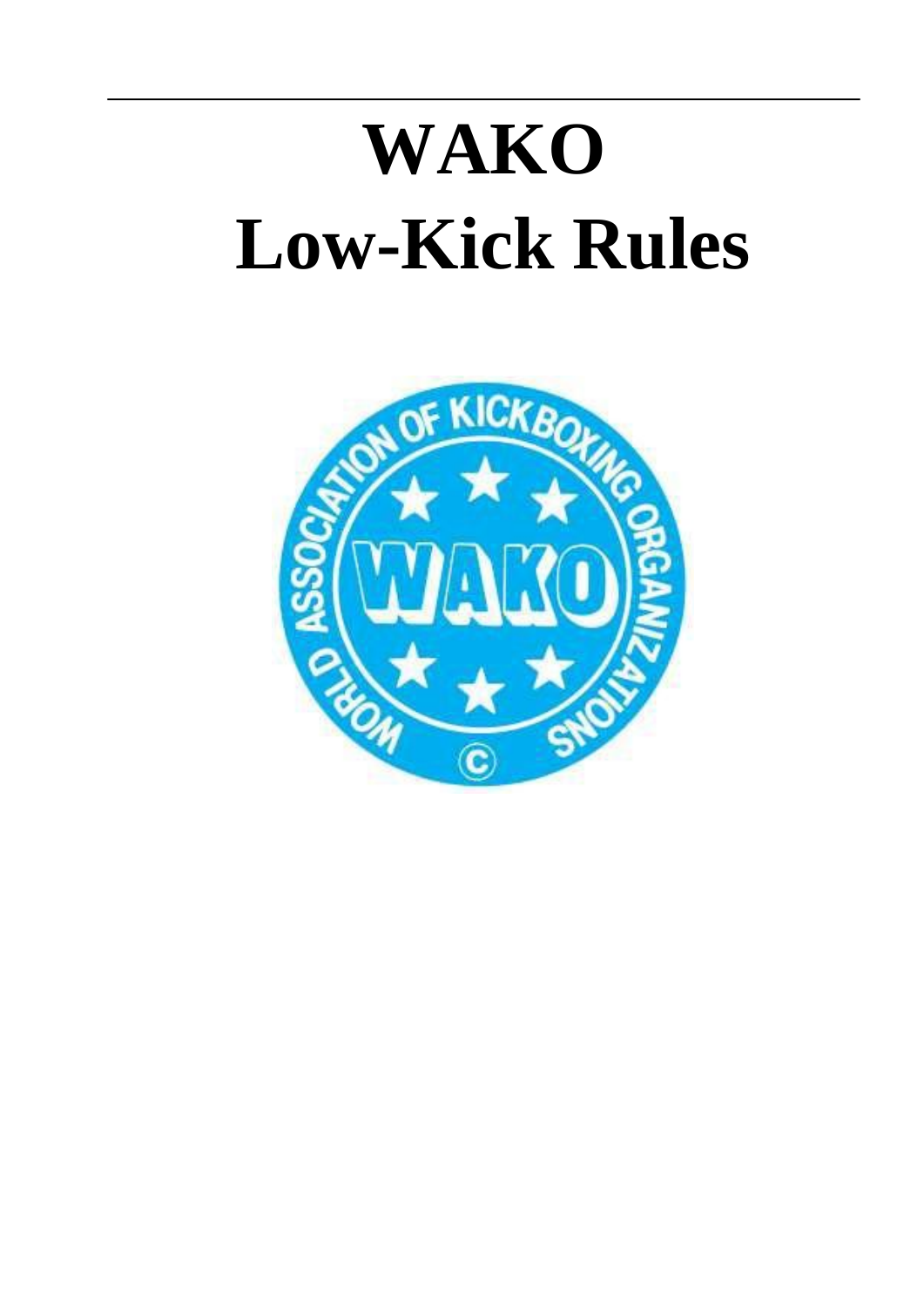

| <b>Table of Contents</b> |  |
|--------------------------|--|
|                          |  |
|                          |  |
|                          |  |
|                          |  |
|                          |  |
|                          |  |
|                          |  |
|                          |  |
|                          |  |
|                          |  |
|                          |  |
|                          |  |
|                          |  |
|                          |  |
|                          |  |
|                          |  |
|                          |  |
|                          |  |
|                          |  |
|                          |  |
|                          |  |
|                          |  |
|                          |  |
|                          |  |
|                          |  |
|                          |  |
|                          |  |
|                          |  |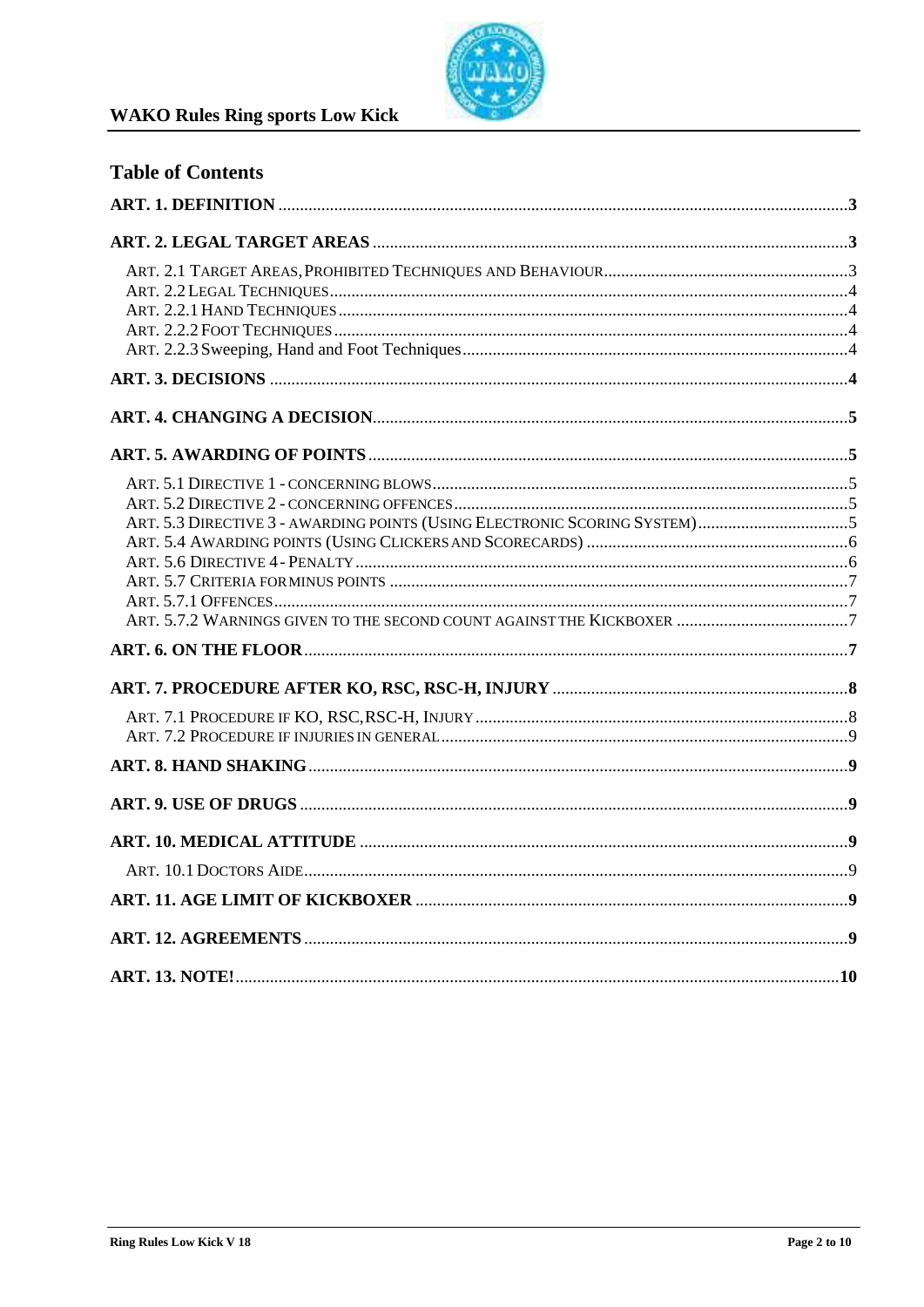# **WAKO Rules Ring Sports Low**



# **Chapter Nine / WAKO Rules Ring sports Low Kick**

# <span id="page-2-0"></span>**Art. 1. Definition.**

Low Kick can be defined as full contact kickboxing in which there is also the possibility of attacking the opponent's legs with clean kicks. All other definitions are as those of full contact kickboxing

Each fighter must have his own WAKO SPORT PASS with MEDICAL TEST in it, valid for 1 year, to be shown at weigh-in procedures.

In Continental or World Championships NO FOREIGN COMPETITORS can be included in NATIONAL TEAMS. At weigh-in, official passports must be shown to the officials in charge.

# <span id="page-2-1"></span>**Art. 2. Legal Target Areas.**

The following parts of the body may be attacked using the authorized fighting techniques:

- **Head:**
- Front (face and forehead), side and top.
- **Torso:**
- Front and side
- **Thighs -** outside, inside and backside of the hip.
- Foot for sweeps ankle level only.

#### **Art. 2.1 Target Areas, Prohibited Techniques and Behaviour.**

<span id="page-2-2"></span>It is prohibited to:

- Attack the throat, lower abdomen, kidneys, back, legs, joints, groin, neck, nape and top of the shoulders.
- Attack with the knee, elbow, head-buts, thumb andshoulder.
- Turn one's back to the opponent, run away, fall down, intentional clinching, blind techniques, wrestling and ducking below opponent's waist.
- To perform front and side kicks to the front side of the hip.
- To perform kicks to the knee and under the knee.
- To perform somersault kicks.
- Attack an opponent who is caught between the ropes.
- Attack an opponent who is falling to the floor or is already on the floor; that is, as soon as one hand or knee touches the floor.
- Leaving the ring
- Continuing after the command "stop" or "break" or end of the round has been given.
- To oil the face or the body (Vaseline is allowed).
- To spit out or drop the mouth-guard voluntarily. Ground Attacks are strictly prohibited:

A fighter cannot attack an opponent on the ground. The central referee is responsible for stopping the match immediately when one of the two fighters touches the floor with any part of the body apart from his feet.

- Stomps to the head or body of a downed fighter can lead to minus points or disqualification (judges decide by majority decision).
- Unsportsmanlike conduct. A fighter shall have only one warning, then the normal procedure for penalty and disqualification shall be followed. However, in the case of gross unsportsmanlike conduct, the fighter may be penalized with a minus point or be disqualified depending on the severity of the infringement.
- If a fighter spits out the mouth-guard voluntarily, the Referee must stop the fight immediately and count him as per a knock-down. If they do it the second time they will get an official warning.
- Violations of the rules and regulations may, depending how grave they are, lead to warnings, minus points or even disqualification.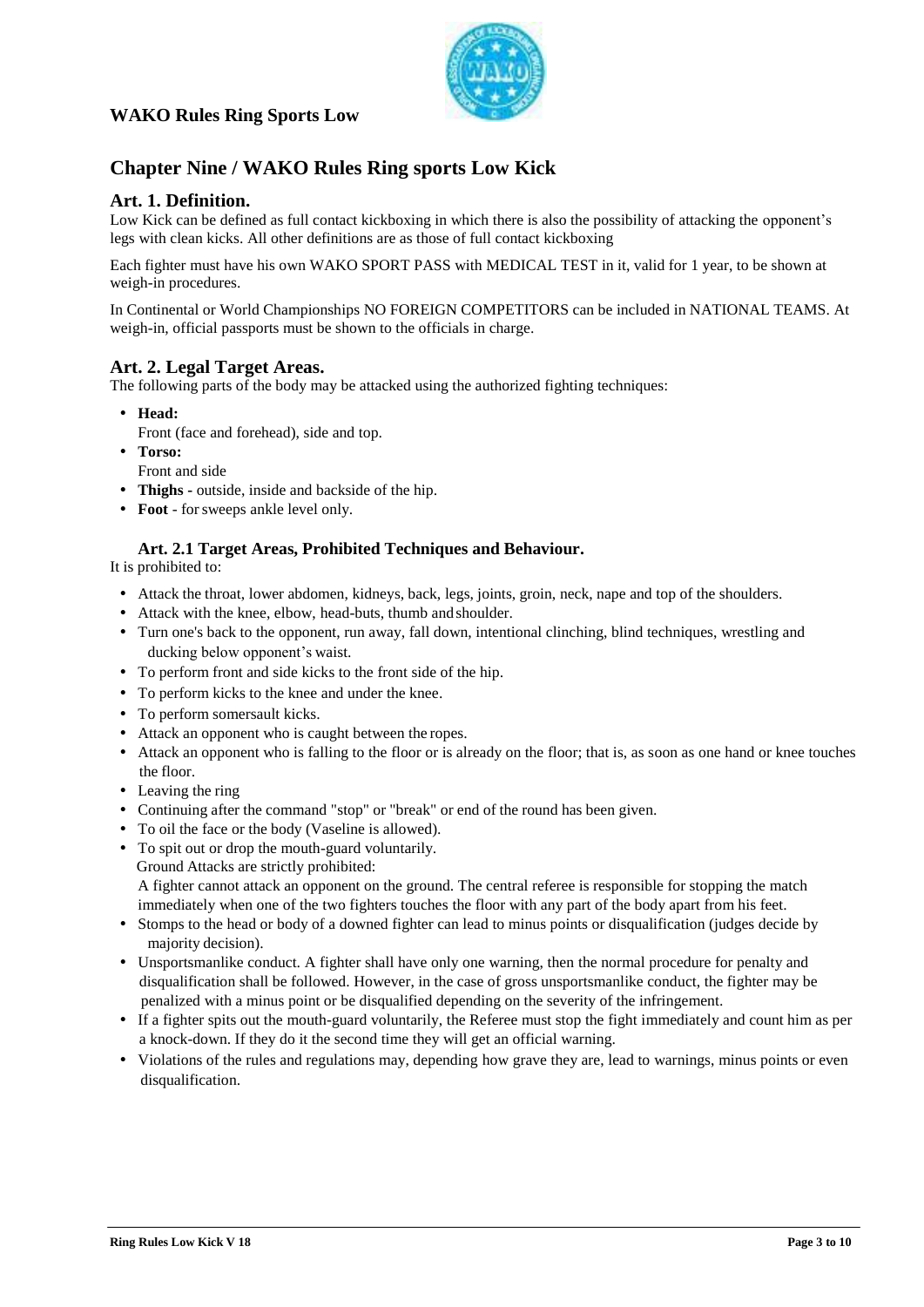

# **WAKO Rules Ring Sports Low KickCoach/ Second.**

The coach/second must remain seated at all times on the chair provided and must not interfere or disrupt with smooth running of the match by word, gesture and deed. It's strictly prohibited for the coach/second to come into the ring wearing shorts, slippers, jeans and any kind of hats. Coaches must wear the National Team Track Suit (long trousers, t-shirts and runners are allowed). After two verbal warnings given to the coach or second the Referee has right to give the official warning to the kickboxer, if they did not obey their orders. No coach is allowed to go to the podium during or immediately after the presentation.

# **It´s strictly prohibited to:**

- Inappropriately arguing/commenting on a referees/ judge's decision.
- Inappropriately arguing/commenting on a score given or not given.
- Attacking or verbally abusing Referee, Judges and Officials either inside or outside the ring.
- <span id="page-3-0"></span>Pushing, grabbing, spitting or even attempting any of these actions.

# **Art. 2.2 Legal Techniques.**

- **Art. 2.2.1 Hand Techniques.**
- <span id="page-3-2"></span><span id="page-3-1"></span>• All boxing punches

# **Art. 2.2.2 Foot Techniques.**

- Front kick
- Side kick
- Roundhouse kick
- Heel kick
- Crescent kick
- Axe kick
- Jumping kicks
- Foot sweeps
- It's allowed to use the shin while kicking.

# **Art. 2.2.3 Sweeping, hand and foot techniques.**

<span id="page-3-3"></span>Foot sweeps (ankle level only, from outside to inside and vice versa to unbalance the opponent and following up with hand/kicking techniques or to bring the unbalanced opponent to the canvas or to touch it with any part of body apart from feet).

Hand and foot techniques should be used equally during the entire fighting period. Foot techniques are only recognized when they clearly show the intention to hit the opponent with power.

All techniques must be used with power. Any technique which is partially deviated or blocked, or that simply touches, brushes or pushes an opponent will not be scored.

# <span id="page-3-4"></span> **Art. 3. Decisions.**

The decisions will be reached as follows:

**Victory by points (P):**

At the end of a bout, the kickboxer who has obtained a victory by the decision of the majority of judges is declared the winner. If both fighters are injured or KO and cannot continue the fight, judges will mark the points obtained by each fighter to that point and the fighter ahead by points will be declared the winner.

**Victory by abandonment (AB):**

If a kickboxer voluntarily gives up, due to an injury or any other reason, or if they fail to continue the fight after the one minute break between the rounds, their opponent will be declared the winner.

**Victory by stoppage (RSC, RSC-H**):

Referee stops Contest

**Injury**:

If the Referee judges a fighter unable to continue the fight, due to an injury or any other physical reason, the fight will be stopped and their opponent declared the winner. The right to make such a decision is incumbent upon the Referee who can consult the doctor. Having done so, the Referee will follow the doctor's advice. Heeding the doctor´s opinion the Referee can decide should the bout be continued or not, but only in case when the doctor allows to continue the fight. When the Referee asks the doctor to intervene, they will be the only officials present in the ring. No second will be admitted.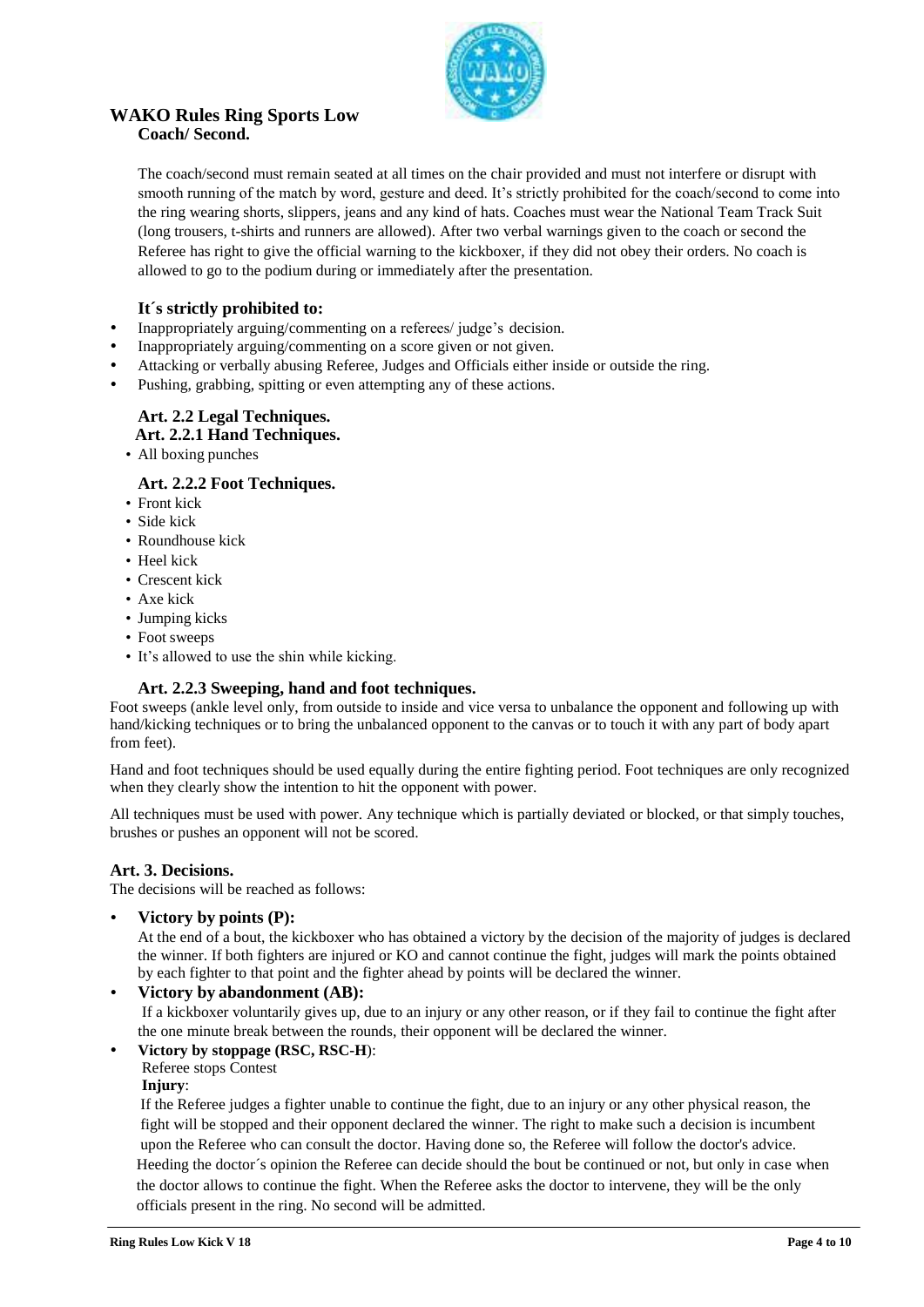

# **WAKO Rules Ring Sports Low**

**Kick Victory by disqualification (DISQ):**

If a kickboxer is disqualified, their opponent will be declared the winner. If both kickboxers are disqualified, the decision will be announced accordingly. A disqualified kickboxer cannot receive any reward, medal, trophy, any honorary award, grade or title of the competition in the course of which they have been disqualified, no matter what the reason was for disqualification - scale of penalty or unsportsmanlike behaviour. Except in the case when the Board of Directors decides differently (in its absence, the decision may be made by the Appeal Board, or if none, by an official responsible for the event). Such a decision not taken by the Board of Directors may be, following a request, submitted to a review and confirmation of the Appeal Board itself.

# **Victory by walk over (WO):**

When a kickboxer is present in the ring and ready to fight, and their opponent does not appear when announced three times by the loud speaker. After two minutes, the gong will ring and the Referee will declare the fighter who is present in the ring the winner by walk over. The Referee calls the kickboxer to the centre of the ring and raises their hand as the winner.

- **The 3 knock-down rule is valid.** This means that the fight will be stopped if a fighter has been knocked down three times in the same fight. The Referee declares the kickboxer winner after the 3rd knock down, counting up to ten.
- **In the age category "Younger Juniors" the 2 knock-down rule is valid**. This means that the fight will be stopped if a fighter has been knocked down twice (2 times) in the same fight.
- In all age categories knock downs should be counted as two points. If electronic scoring system is used, just one point will come from each judge and one from time keeper who obliged to push KD "button". If clickers are used, each judge is obliged to click their clickers twice (2 times) in case of KD. It does not matter what was the reason for counting down: punch, kick or kickboxer's behaviour.

# <span id="page-4-0"></span>**Art. 4. Changing a decision.**

All public decisions are definitive and cannot be changed unless:

- Mistakes which occurred in calculating the points arediscovered;
- One of the Judges declares they have made a mistake and switched the scores of the fighters;
- There are evident violations of WAKO rules.

The Chief of the ring will immediately handle all protests. After discussions, the representative of the WAKO Appeal Board will announce the official result.

# <span id="page-4-1"></span>**Art. 5. Awarding of points/Score.**

In awarding points, the following rules must be respected:

A score must be awarded when a legal technique is performed to the following criteria to the legal scoring area.

- 1. Good Form (good technique with absolute balance).
- 2. Vigorous Application (full power and speed).
- 3. Awareness (total concentration and not turning away the head during delivery of the technique).
- 4. Good Timing and Correct Distance (when techniques have the most potential effect).
- 5. Sporting Attitude (non-malicious attitude during delivery of technique).

# <span id="page-4-2"></span> **Art. 5.1 Directive 1 - concerning blows.**

During each round, a judge will mark the respective score for each Kickboxer, according to the number of blows that each one has received. To count a punch or a kick as a point it must not be blocked or stopped. The value of registered blows in a fight will be counted at the end of each round and granted to the better Kickboxer, according to his degree of superiority. Blows given by a Kickboxer will not be taken into account:

- If they are contrary to regulations.
- If they land on the arms.
- If they are weak and do not come from legs, body orshoulders.
- If they are partly deviated or blocked.
- If they simply touch, brushes or pushes an opponent.
- If the kickboxer loses their balance or falls down while hitting or sweeping.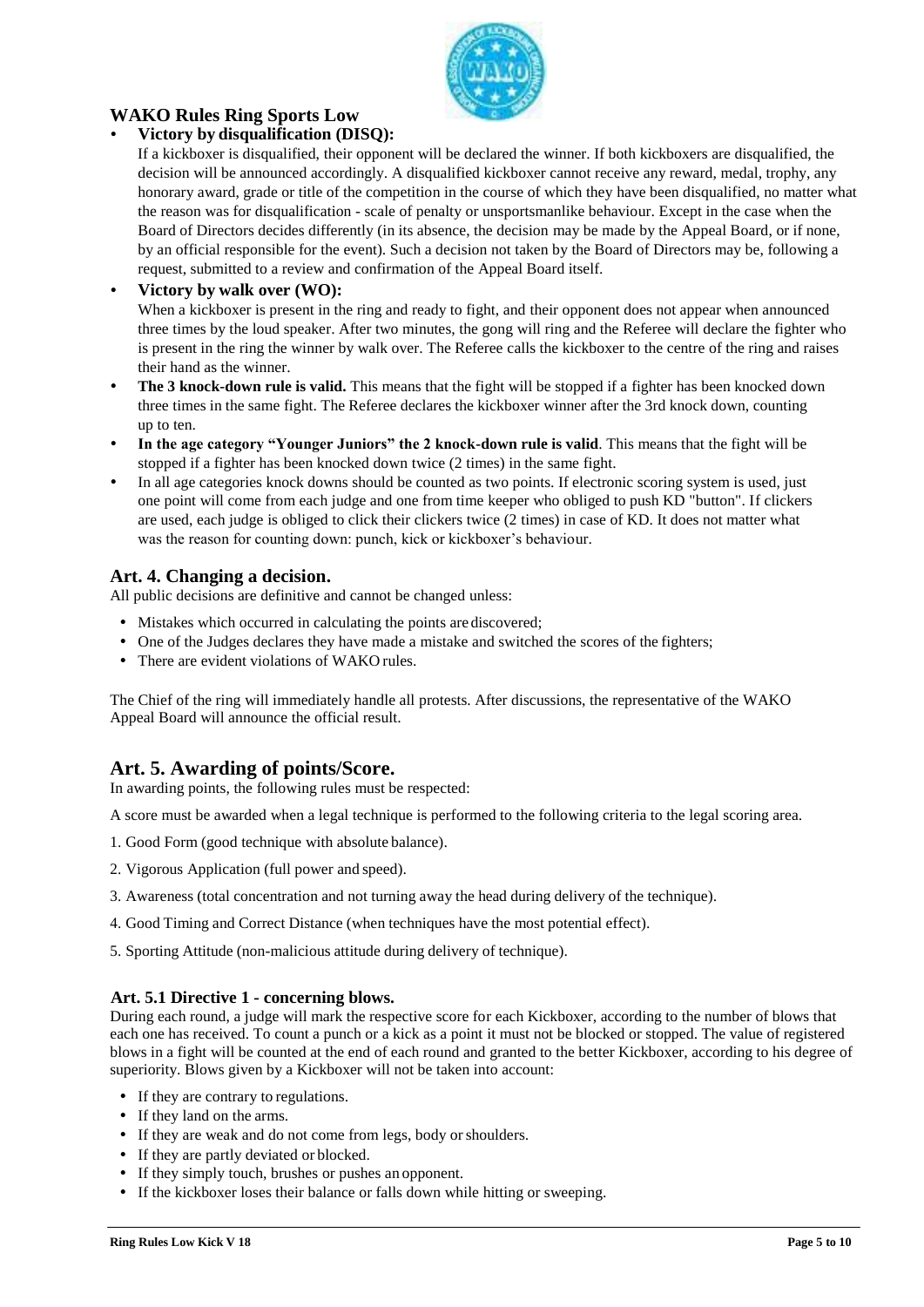

## **WAKO Rules Ring Sports Low Kick Art. 5.2 Directive 2 - concerning offences.**

<span id="page-5-0"></span>During each round a judge cannot penalize each offence they see, regardless of whether the Referee has noticed it or not. They have to call the Referees attention to that offence. If the Referee gives an official warning to one of the fighters, the Judges must note it, writing "W" on the FOULS column on the scoring paper, but that does not mean a minus point to the other fighter. When a Referee decides to give a minus point to a fighter, each of three judges will put a "-1" in the appropriate column. At the end of the round each judge will add three points to the final score of the other kickboxer (if judges use clickers and score cards).

# <span id="page-5-1"></span>**Art. 5.3 Directive 3 - awarding points (Using Electronic Scoring System).**

For all legal techniques (punches, kicks or sweeping), clearly landed on legal targets with speed, focus, balance, power, the judge will once push a button of his mouse indicating the correct fighter (Red or Blue corner). Points, starting from the first round, will be continuously added from all judges and they will be seen to everybody through a screen which is placed on the jury's table.

At the end of the fight, the winner is the competitor who scored more points (which will appear on the screen). An effective technique delivered at the same time that the end of the bout is signalled, is considered valid.

If the referee inflicts a foul or a warning, they will indicate in front of the Chief referee and the timekeeper who has to put it in the electronic system. It will then be shown on the screen.

If the referee inflicts a minus point they will indicate so in front of the Chief referee and the timekeeper who has to put it in the electronic system. It will then be shown on the screens, reducing 3 point from the total score from each judge (total of 9 points).

The electronic system shows a running time score. In every moment of the fight everybody knows the situation of points.

## **In case of a draw (Electronic Scoring)**

 If the match ends, by one or more judges, in a draw (equal points after 3 rounds), to determine a winner, the electronic scoring system will automatically assign the win to a fighter who scored the most points in the last round.

#### <span id="page-5-2"></span>**Art. 5.4 Awarding points (Using Clickers and Scorecards).**

For all legal techniques (punches, kicks or sweeping), clearly landed on legal targets with speed, focus, balance and power, the judge will give points to each fighter using the clickers. The clicker score will be recorded on the paper after each round. The winner will be the fighter with the highest scoring over the three rounds.

It is mandatory if no digital system is available for all judges to use clickers in Continental and World Championships. At the end of the match, the judge will sum the total points given and name the winning fighter who has the larger number of points. The judge must make a circle around the fighter's name.

- Punch to the body or head  $= 1$  Click
- Kick to the thigh, body or head  $= 1$  Click
- Foot sweeps leading the opponent to touch the floor with any part of the body apart from feet  $= 1$  Click
- Jumping kicks to the body or head  $= 1$  Click

#### **In case of a draw (Clickers/Scorecard).**

If the match ends in a draw (equal points after 3 rounds), to determine a winner, a judge has to take into consideration the remarks on the WAKO scorecard in appropriate order:

- Better in the last round.
- More active.
- More kicks.
- Better defence.
- Better style and techniques.

#### <span id="page-5-3"></span>**Victory must go to the fighter who scored the most points in the last round.**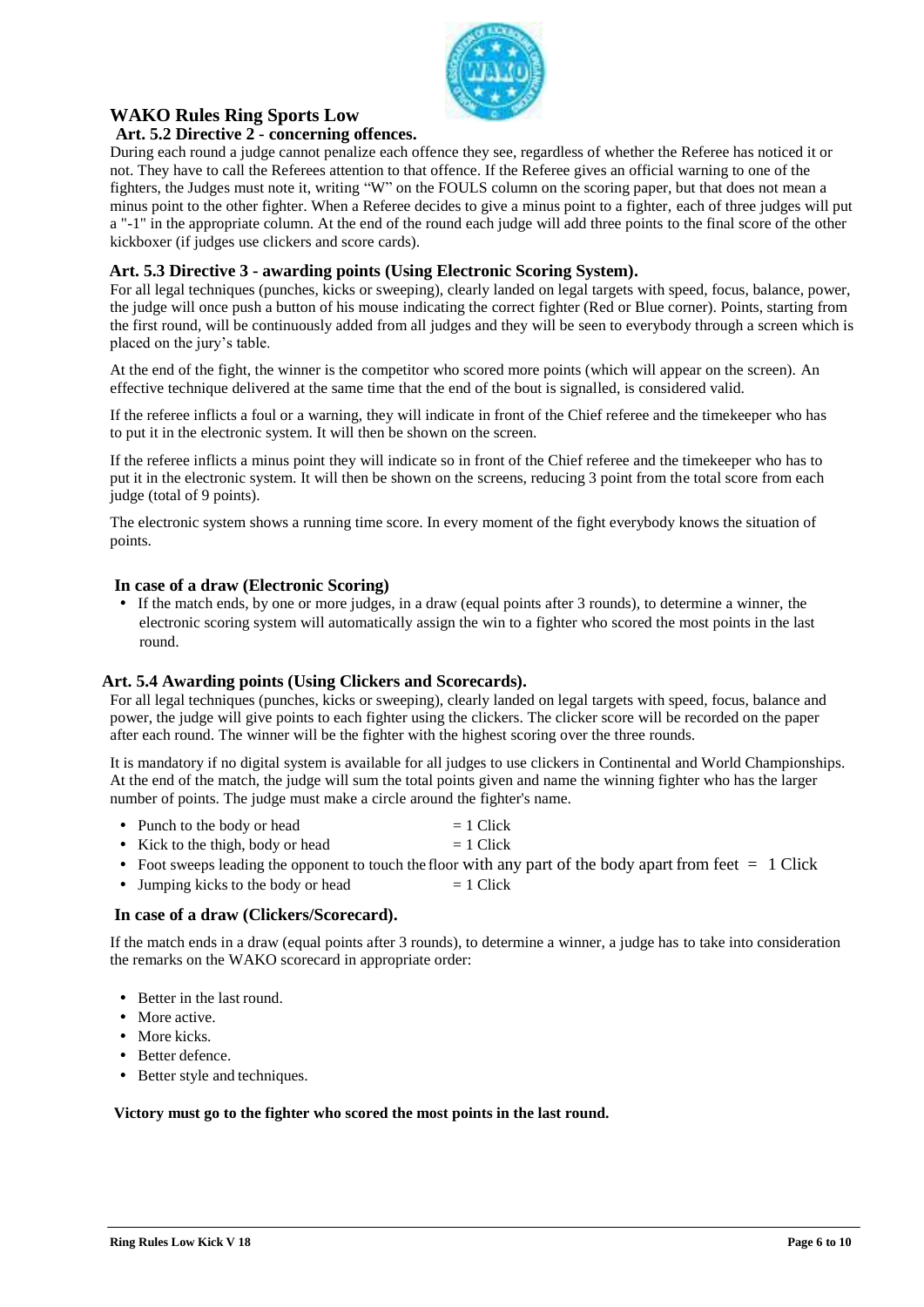

## <span id="page-6-1"></span>**WAKO Rules Ring Sports Low**  Art. 5.6 Directive  $4$  – Penalty.

- Warnings will be carried through the match to allrounds:
- First Violation Official Warning.
- Second Violation Official Warning Award penalty point-1.
- Third Violation Official Warning Award penalty point-1.
- Fourth Violation Disqualification.

## **Art. 5.7 Criteria for minus points.**

- Unclean fighting style.
- Constant clinching.
- Constant and continuous ducking, turning of the back.
- Too few foot techniques.
- Official warning given before any serious violation of the rules.

### **Art. 5.7.1 Offences.**

A fighter who does not obey the Referee' s orders, who violates regulations, who demonstrates unsportsmanlike behaviour or who commits offences, can receive a caution, warning or be disqualified by a Referee without an official warning. Only **4** official warnings can be given to a fighter in the course of the entire bout. The **forth** warning will mean automatic DISQUALIFICATION (**the procedure starts from official warning, first minus point, second minus point, forth official warning** and consequent disqualification of the fighter).

### <span id="page-6-0"></span>**Art. 5.7.2 Warnings given to the second count against the kickboxer.**

A Referee may, without stopping the fight, give a caution to a kickboxer at any moment. If they want to give a warning to a kickboxer, they will stop the fight and announce the offence. The Referee after two verbal warnings has right to punish the kickboxer if the coach/second does not obey his orders. They will show it to the three judges, pointing with their finger to the kickboxer at fault (only when clickers system is used). The Referee shows it to the Chief Referee of the ring and timekeeper who has to put it in the electronic system (only when electronic system is used).

A third caution for the same foul will lead to the last verbal warning. In order to do this the Referee must stop the bout, but not the time, and explain clearly the violation of the rules facing the offender. After the last verbal warning the Referee obliged to give the official warning. In order to do this the Referee must stop the bout and the time and put the opponent to the neutral corner.

#### **The following actions are considered fouls:**

- Punching below the belt, hooking, tripping, hitting with the knees, forearms, elbows or shoulders
- Head butting, strangling the opponent, pushing their head outside the ropes.
- Hitting with open gloves, inside of the gloves, and also with the wrist.
- Hitting the opponent's back, particularly on the neck, nape and kidneys.
- Attacking while holding the ropes or using themimproperly.
- Lying down, wrestling or not fighting at all.
- Attacking an opponent who is on the floor or getting up.
- Clinching.
- Hitting while hooking the opponent, or pulling the opponent into the blow
- Hooking or holding the opponent's arm or putting an arm underneath the opponent's arm.
- Using artificial means for a passive defence and falling down intentionally in order to avoid a blow.
- Using insulting and aggressive language during a round.
- Refusing to withdraw after the order "BREAK".
- Trying to land a blow on the opponent, immediately after a "BREAK" order or before withdrawing.
- Assailing or insulting the Referee at any time.
- Spitting out the mouth guard.

If a Referee thinks that an offence has been committed without their knowledge, they will have to consult the judges.

#### **Art. 6. On the floor.**

A Kickboxer is considered "on the floor" if:

- If they touch the floor with a part of their body other than their feet following a blow or series of blows.
- If they hopelessly hang on the ropes after a blow or a series ofblows.
- If they find themselves outside the ropes, partly or completely, after a blow or a series of blows.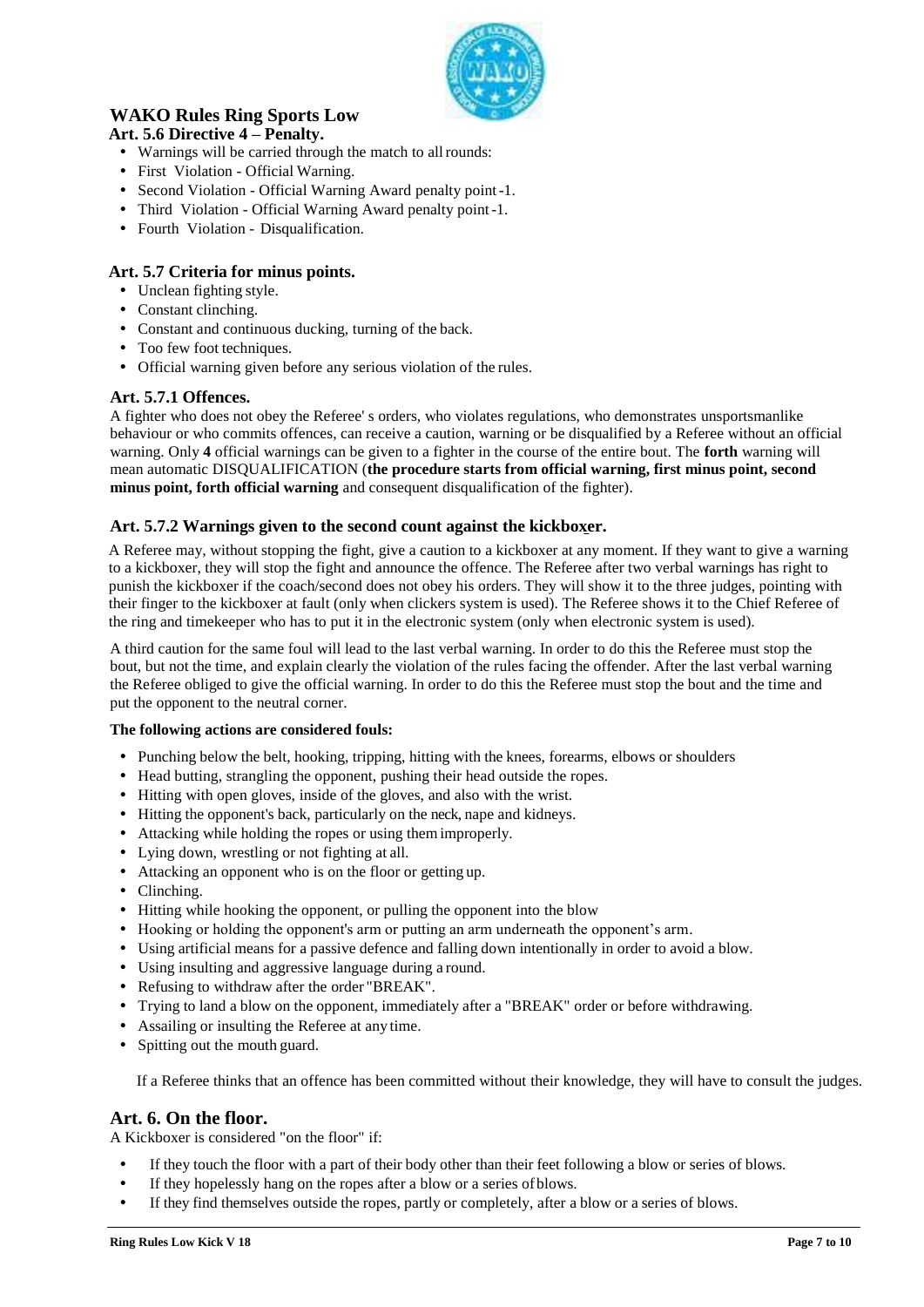

# **WAKO Rules Ring Sports Low**

- If, after a violent blow, they have not fallen to the floor or into the ropes, but is in a state of semi-consciousness and, in the Referees opinion, not able to continue fighting.
- In the case of a KD, the Referee must immediately start counting out the seconds. When a kickboxer is on the floor, their opponent must instantly go to the neutral corner, shown by the Referee. They will only continue the fight with their fallen opponent when the latter has risen and when the Referee ordered the continuation of fighting.
- If the opponent does not go to the neutral corner following the Referees order, the Referee will stop the count until their order is executed. The count will then be continued where it was left.
- When a kickboxer is on the floor, the Referee will count from 1 to 10 with a second interval between each number, and will indicate each second with their fingers so that the fallen kickboxer knows how many seconds have already been counted. One second must pass from the moment the kickboxer falls down to the start of the count.
- When a kickboxer is on the floor due to a blow, the fight will not continue before the Referee has counted to 8, even if the kickboxer is ready to continue the fight before that time. If the kickboxer doesn't raise their hands the Referee will continue to count until "10", the round will be finished and a KO declared.
- If a kickboxer is on the floor at the end of a round, the Referee will continue the count even if the bell rings. If the Referee counts to 10, the kickboxer will be declared loser via KO.
- If a kickboxer is on the floor after having received a blow and the fight continues after the count out of 8 seconds, but the kickboxer falls back on the floor without receiving another blow, the Referee will resume the count, starting at 8.
- If both kickboxer's fall at the same time, the count will continue on as long as one of them is still on the floor. If they both remain on the floor after 10 seconds, the bout will be stopped and decision given, considering the points granted before the KO. Nevertheless, this winner will be suspended from further participation in this tournament because of the KO and in accordance with WAKO Rules.

# <span id="page-7-1"></span><span id="page-7-0"></span>**Art. 7. Procedure after KO, RSC, RSC-H, Injury.**

If a fighter gets injured in a fight the doctor is the only person that can evaluate the circumstances.

If a kickboxer remains unconscious, only the Referee and the doctor in charge will be allowed to stay in the ring, unless the doctor needs extra help.

# <span id="page-7-2"></span> **Art. 7.1 Procedure if KO, RSC, RSC-H, Injury.**

A kickboxer who has been knocked out due to a head blow during the fight, or if the Referee has stopped the fight due to severe head trauma which prevents them continuing, will be examined by a doctor immediately afterwards, and accompanied to hospital by the ambulance on duty or to any other adequate place.

A kickboxer who has been knocked out due to a head blow during the fight, or if the Referee has stopped the fight due to severe head trauma which prevents them continuing, will not be allowed to take part in another competition or bout for a period of at least 4 weeks after the KO.

A kickboxer who has been knocked out due to a head blow during the fight, or if the Referee has stopped the fight due to severe head trauma which prevents them continuing, twice (2 times) in a period of 3 months, will not be allowed to take part in another competition or bout for a period of at least 3 months after the second KO or RSC-H.

A kickboxer who has been knocked out due to a head blow during the fight, or if the Referee has stopped the fight due to severe head trauma which prevents them continuing three consecutive times in a period of 12 months, will not be allowed to take part in a competition or a bout for a period of one year after the third KO or RSC-H.

To the above mentioned quarantine periods, the doctor in charge can extend the quarantine period if necessary. Also doctors at the hospital can further extend the quarantine period due to Scans and tests of the head

A quarantine period means that a kickboxer cannot take part in any competition in kickboxing no matter what the discipline is. The quarantine periods are "minimum period" and cannot be overruled even though a head scan shows no visible injuries.

The Referee will tell judges to mark KO, RSC-H or RSC on their score sheets, when they have stopped the bout due to the kickboxer's inability to resume the fight because of head blows. The same has to be reported by the Chief Referee on duty in that ring on the fighter's WAKO SPORT PASS. This is also the official result of the fight and it cannot be overruled.

Before resuming kickboxing after a ban, as described in the above paragraphs, a Kickboxer will, after a special medical examination, have to be declared fit to take part in competition by a sports doctor.

When registered a KO or RSC-H a kickboxer must get a CT-Scan of the head.